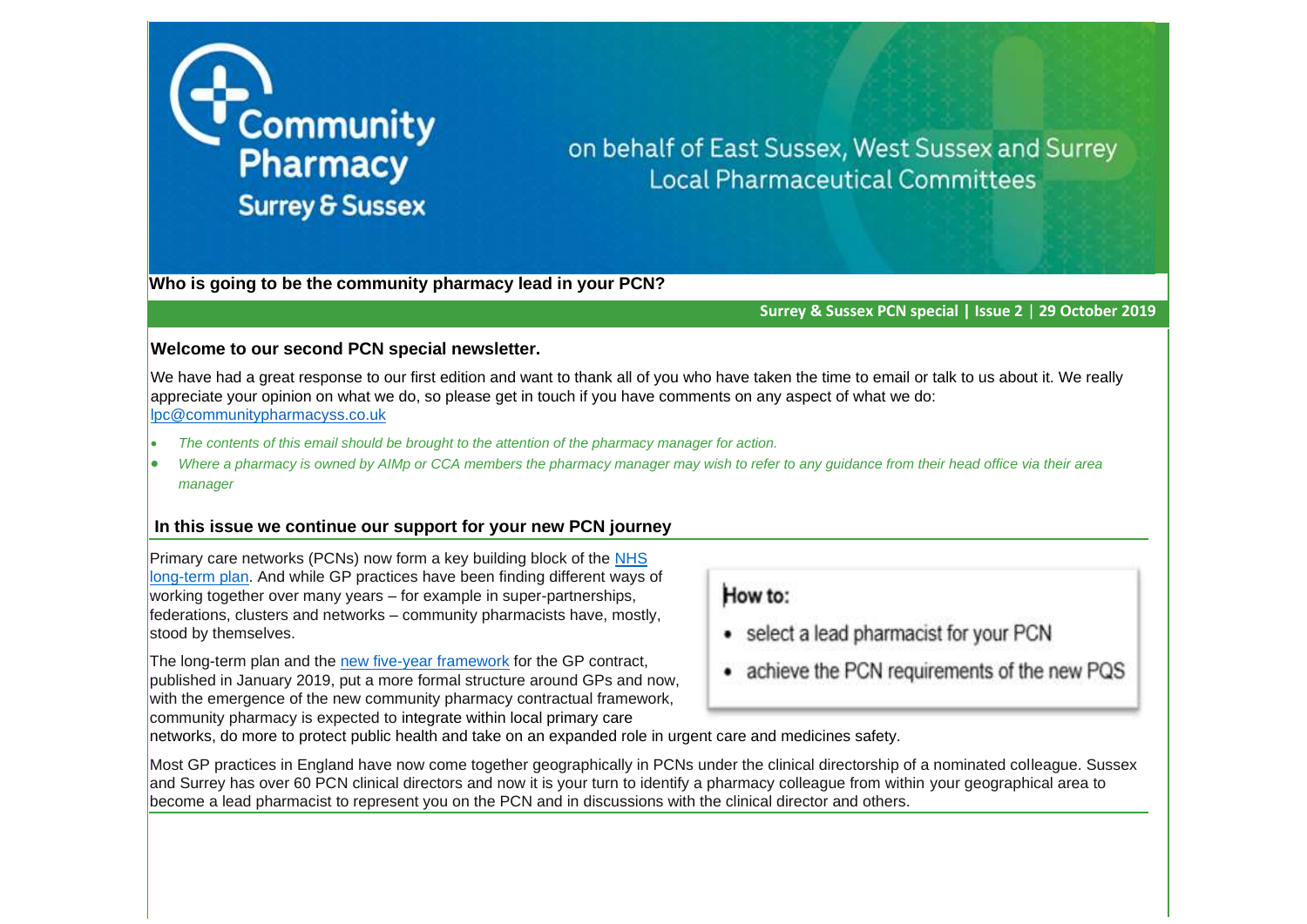| Last month: your first task in PCNs was to identify which one you belong to.                                                                                                                                                                                                                                                                                                                                    | <b>Status:</b><br><b>Complete</b>                                                                  |
|-----------------------------------------------------------------------------------------------------------------------------------------------------------------------------------------------------------------------------------------------------------------------------------------------------------------------------------------------------------------------------------------------------------------|----------------------------------------------------------------------------------------------------|
| We mapped all pharmacies in Surrey & Sussex and shared this with you in issue 1 and many of you<br>confirmed or challenged these pairings.                                                                                                                                                                                                                                                                      | However, if you believe this is still<br>not correct, you must tell your LPC                       |
| A final list of which pharmacies are located within each PCN can be found here by LPC area, along with<br>everyone's contact details.                                                                                                                                                                                                                                                                           | immediately.<br>lpc@communitypharmacyss.co.uk                                                      |
| This month: your most important task is to come together with the other pharmacies in<br>your PCN area to discuss and collectively agree to appoint a 'PCN community pharmacy<br>lead'                                                                                                                                                                                                                          | Status:<br>All actions now and before 30<br>November 2019, latest.<br>See interim milestones below |
| If you want to put yourself forward as the pharmacy lead for your PCN area you should express your<br>interest using the template here. Next, you must share the completed template by email with your<br>community pharmacy colleagues in your PCN area (contact details here). Please also send to your LPC at<br>lpc@communitypharmacyss.co.uk.                                                              | For action if appropriate to you,<br>by Friday 8 November                                          |
| Between all pharmacy representatives, organise a short informal meeting for local contractors at PCN level<br>- this needs to be at a time when most people can attend; your LPCs recommend a neutral inclusive<br>venue, such as a café or other community social space. Here is our suggested agenda for this initial<br>meeting to cover the main purpose of the meeting and to appoint a pharmacy PCN lead. |                                                                                                    |
| • Please recognise that it may be difficult to find a meeting date and time to suit all contractors in your<br>PCN area. It is therefore essential that those present at this meeting consider all expressions of interest<br>and that anyone not able to attend a meeting on a specific date is not excluded as a suitable<br>appointment as community pharmacy PCN lead.                                      | For action as soon as possible                                                                     |
| If there is more than one candidate for the pharmacy PCN lead and an agreement cannot be reached at<br>$\bullet$<br>the meeting, the LPC can help you organise a vote of contractors, which could be undertaken by email<br>- each contractor would have one vote for each NHS contract in the PCN area. If this happens please<br>contact us on lpc@communitypharmacyss.co.uk.                                 | and before 30 November 2019                                                                        |
| Once your PCN community pharmacy lead has been agreed s/he should notify their LPC. Your new<br>$\bullet$<br>'lead' should send an email to lpc@communitypharmacyss.co.uk with the following information: their<br>name, contact details, name of the PCN; the name and ODS code for which the Pharmacy lead is<br>based.                                                                                       |                                                                                                    |
| The LPCs role in this process                                                                                                                                                                                                                                                                                                                                                                                   |                                                                                                    |
| We are supporting you to achieve this in five ways, this month:                                                                                                                                                                                                                                                                                                                                                 |                                                                                                    |
| 1. Providing a list of pharmacies by PCN and their contact details                                                                                                                                                                                                                                                                                                                                              |                                                                                                    |
| 2. Sending introductory emails, to pharmacy NHSmail email addresses, on Wednesday 30 October 2019 to<br>link up all pharmacies in every PCN area.                                                                                                                                                                                                                                                               |                                                                                                    |
| 3. Providing information about the role of the PCN lead and an expression of interest form and two webinars<br>for interested pharmacy PCN leads – Mon $4th$ Nov 7.30pm – 7.50pm (register here) and Wed 6th Nov<br>1pm - 1.20pm (register here)                                                                                                                                                                |                                                                                                    |